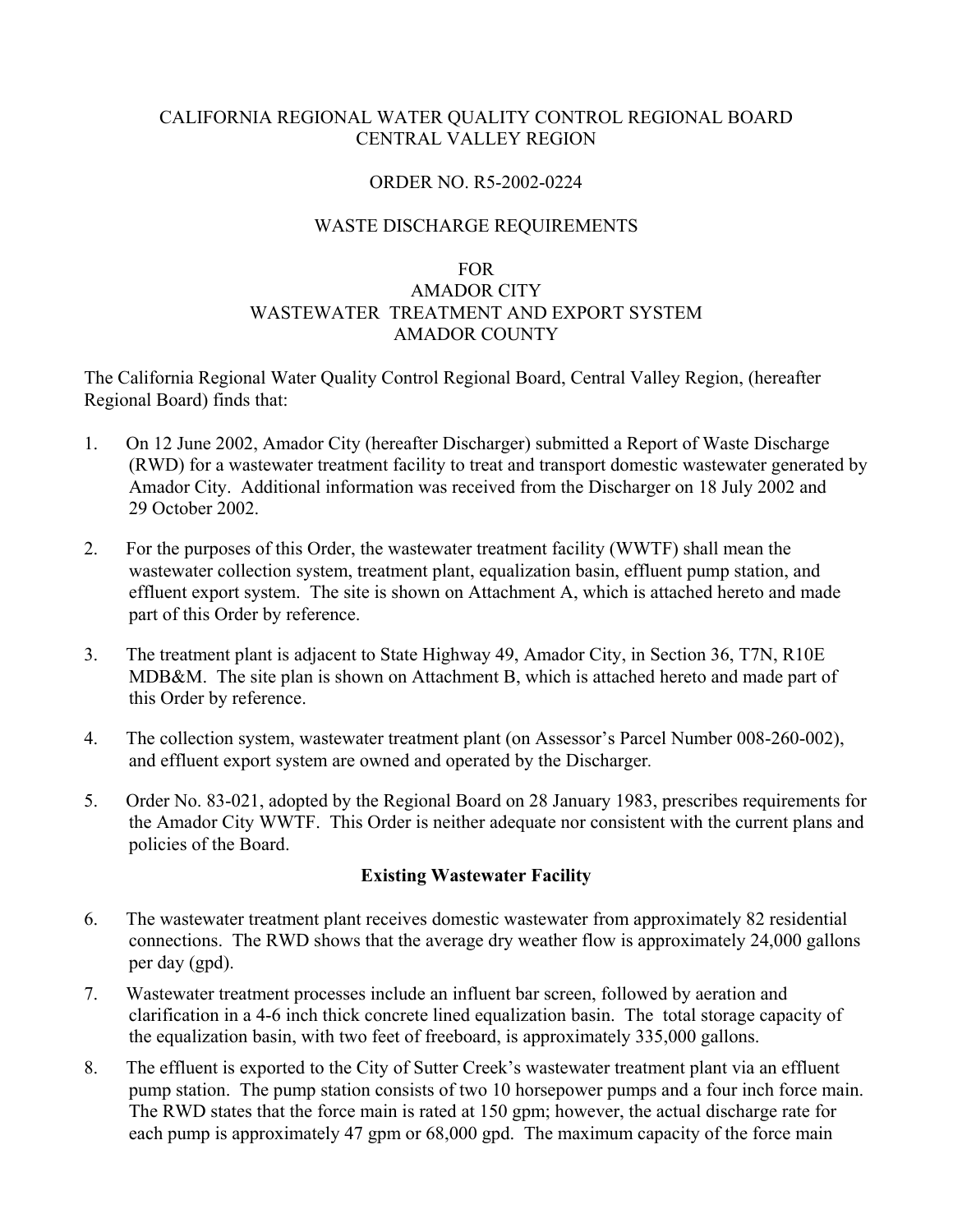line between Amador City and the City of Sutter Creek is approximately 125,000 gpd. The force main may be drained to the equalization basin for maintenance purposes. A complete drain of the force main is approximately 7,000 gallons.

- 9. The effluent pump station's pumps and aerator are controlled by an automatic timer. The aeration unit is shut off approximately two hours before pumping is initiated in order to allow for solid separation. Wastewater is generally transfered during the evening and other low flow periods to the City of Sutter Creek's wastewater treatment plant.
- 10. The Discharger and the City of Sutter Creek have a contract that allows up to 39,000 gpd of domestic wastewater to be discharged to the City of Sutter Creek's wastewater treatment plant. The contract does not require that the wastewater be treated to a certain standard before it is transferred. However, during the wet season, the City of Sutter Creek has periodically requested that the Discharger delay the transfer of wastewater for a day due to hydraulic loadings concerns.
- 11. The City of Sutter Creek treats the wastewater from both cities to secondary standards and then discharges it to the Amador Regional Outfall System for disposal to grazing land or the Castle Oaks Golf Course. The City of Sutter Creek is regulated under Waste Discharge Requirements Order No. 94-152; the Amador Regional Outfall System is regulated under Water Reclamation Requirements Order No. 93-240.
- 12. On 13 June 2002, the Discharger collected a sample of the wastewater effluent discharged from the the equalization basin. The sample data from the monitoring event is presented below.

|            | Sample        |
|------------|---------------|
| Units      | Concentration |
|            |               |
| S.U.       | 7.8           |
| mg/l       | 322           |
| mg/1       | 39            |
| Mg/l       | 29            |
| mg/1       | 38            |
| MPN/100 ml | >2400         |
|            |               |

- 13. The treatment plant is not equipped with emergency electrical generators capable of powering the treatment plant equipment or the effluent pump station. In addition, the facility is not equipped with remote communication equipment (i.e. auto dialers) for notifying the operations staff of potential equipment failures or problems. The treatment plant is generally inspected daily during the business week for a short period of time but is left unattended for the majority of the day and on weekends.
- 14. The RWD indicates that the Discharger operates the equalization basin to provide sufficient storage capacity to accommodate seven days of wet weather flow. In order to ensure sufficient storage capacity is maintained in the equalization basin, the Discharger will operate the basin such that at the end of each pumping cycle, the water level will be at or below seven feet of freeboard. This amount of freeboard provides storage for approximately 335,000 gallons of wastewater. The Discharger believes that there is no need for an emergency generator or alarm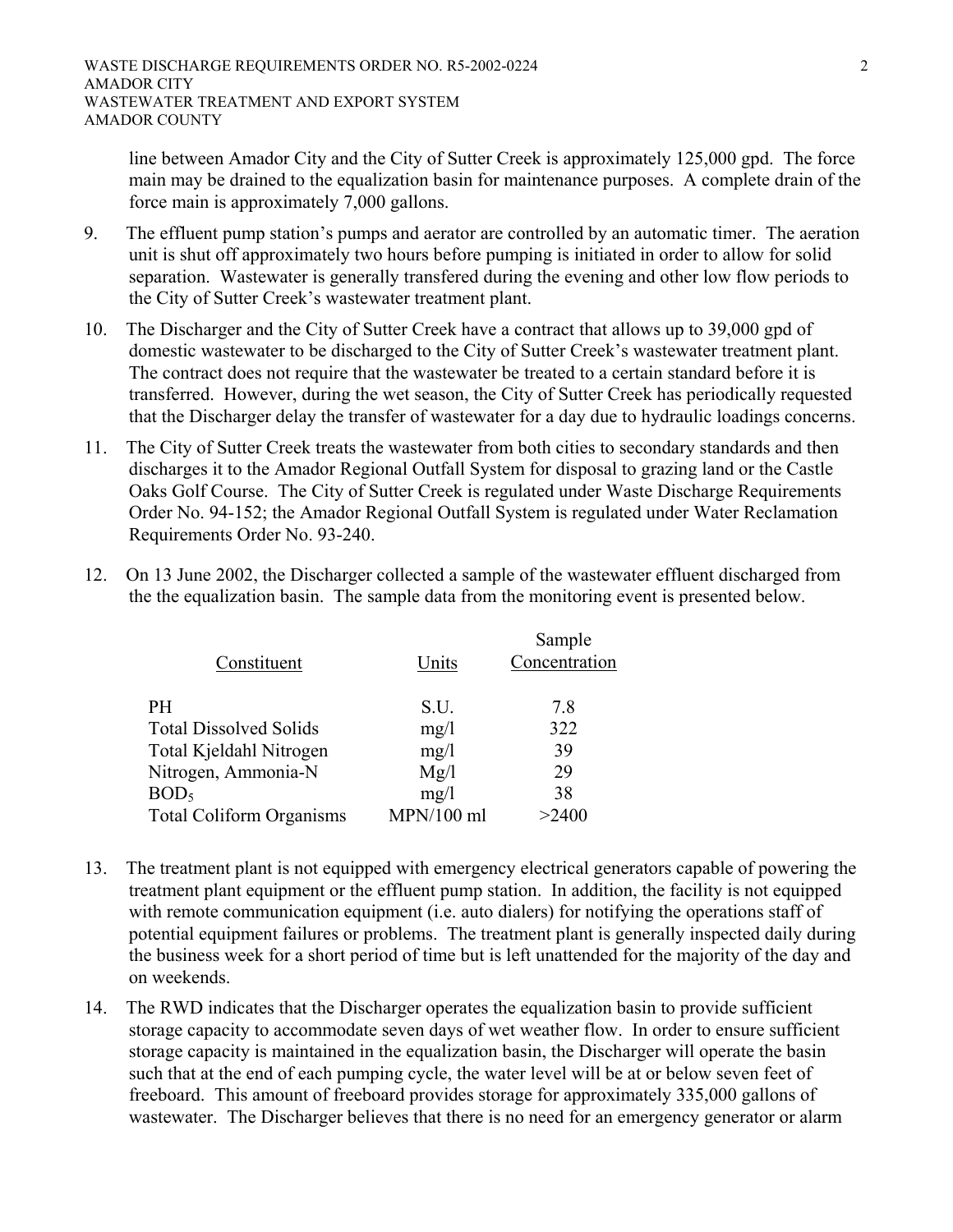system because the equalization basin has never overflowed to date and the basin will be operated to provide several days of storage. A loss of power will prevent the transfer of wastewater and will prevent the aeration unit from operating. The storage of wastewater without aeration can create nuisance odors. The timely response to power failures and the prompt repair of equipment is necessary to prevent the loss of control of waste and to prevent nuisance conditions. The Discharger will contract with a local rental agency or utility for an electrical generator to provide backup power in the event of an emergency.

- 15. Sludge deposited in the equalization basin is periodically pumped to a concrete lined sludge drying bed adjacent to the equalization basin. The WWTF's Operation and Maintenace Manual states that sludge should be removed from the equalization basin when it reaches a depth of one foot. Leachate from the sludge drying bed is returned to the basin. The dried sludge is shipped offsite to a local landfill for disposal.
- 16. Trucked or hauled waste (i.e., from septic tanks or industries) may contain excessive solids that can exceed the Discharger's wastewater systems capabilities and may cause pump failures, line blockage or other system problems. In addition, trucked wastes may contain industrial waste that is harmful or toxic to the biological portion of the City of Sutter Creek's wastewater treatment plant. The Discharger's contract with the City of Sutter Creek prohibits the discharge of industrial waste. Therefore, it is necessary to prohibit both the discharge of trucked waste and industrial waste to the WWTF.

## **Sanitary Sewer System**

- 17. The collection system consists of approximately 10,000 feet of six inch gravity sewer lines, which were installed in the mid 1970's. The sewer lines make three stream crossings of Amador Creek; at this point, the lines are elevated above the 100-year flood level. The RWD states that the last sewer line segment prior to the equalization basin has a maximum capacity of approximately 224 gpm.
- 18. On 4 February 1998, a broken sewer line at the Amador Creek crossing spilled raw sewage into the creek. The Discharger repaired the sewer line and improved the support structures for the sewer line. The sewer line is exposed to the elements and may still be damaged, including by vandalism, which would result in raw sewage discharged to the creek. Therefore, routine inspection of the sewer lines at each creek crossing is appropriate.
- 19. The RWD states that the maximum volume of wastewater entering the system was approximately 53,000 gpd, which occurred in January 1997. The high peak flow observed during the wet season is over twice the volume of the average dry weather flows and is an indication of potential inflow and infiltration (I&I) problems within the collection system.
- 20. The Discharger's sanitary sewer system collects wastewater using sewers, pipes, pumps, and/or other conveyance systems and directs this raw sewage to the wastewater treatment plant. A "sanitary sewer overflow" is defined as a discharge to ground or surface water from the sanitary" sewer system at any point upstream of the wastewater treatment plant. Temporary storage and conveyance facilities (such as wet wells, regulated impoundments, tanks, highlines, etc.) may be part of a sanitary sewer system and discharges to these facilities are not considered sanitary sewer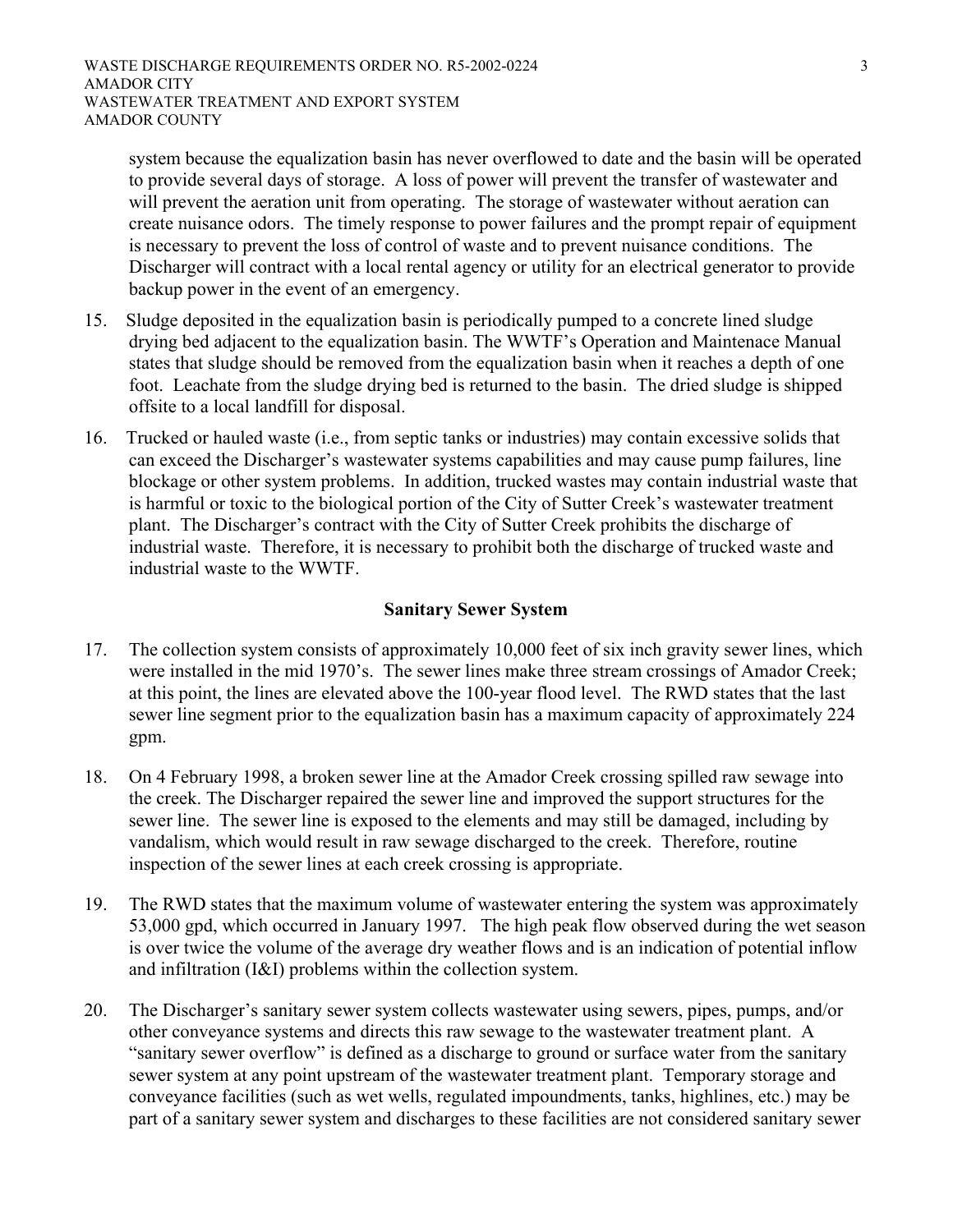overflows, provided that the waste is fully contained within these temporary storage/conveyance facilities.

- 21. Sanitary sewer overflows consist of varying mixtures of domestic sewage, industrial wastewater, and commercial wastewater; this mixture depends on the pattern of land use in the sewage collection system tributary to the overflow. The chief causes of sanitary sewer overflows include grease blockages, root blockages, debris blockages, sewer line flood damage, manhole structure failures, vandalism, pump station mechanical failures, power outages, storm or groundwater inflow/infiltration, lack of capacity, and contractor caused blockages.
- 22. Sanitary sewer overflows often contain high levels of suspended solids, pathogenic organisms, toxic pollutants, nutrients, oxygen demanding organic compounds, oil and grease, and other pollutants. Sanitary sewer overflows can cause temporary excedences of applicable water quality objectives, pose a threat to public health, adversely affect aquatic life, and impair the public recreational use and aesthetic enjoyment of surface waters in the area.
- 23. The Discharger is expected to take all necessary steps to adequately maintain, operate, and prevent discharges from its sanitary sewer collection system. This Order requires the Discharger to prepare and implement a Sanitary Sewer System Operation, Maintenance, Overflow Prevention, and Response Plan.

# **Site-Specific Conditions**

- 24. All portions of the treatment plant are outside the 100-year flood zone.
- 25. The mean annual rainfall, based on data from Electra Power House CIMIS weather station, is 28 inches per year.
- 26. The facility lies within the Middle Sierra Hydrologic Unit Area No. 532.40, as depicted on interagency hydrologic maps prepared by the Department of Water Resources in August 1986.

# **Groundwater Degradation**

- 27. State Water Resources Control Regional Board (State Board) Resolution No. 68-16 (hereafter Resolution 68-16 or the "Antidegradation Policy") requires the Regional Board in regulating the discharge of waste to maintain high quality waters of the state (i.e., background water quality) until it is demonstrated that any change in quality will be consistent with maximum benefit to the people of the State, will not unreasonably affect beneficial uses, and will not result in water quality less than that described in the Regional Board's policies (e.g., quality that exceeds water quality objectives).
- 28. This wastewater treatment facility provides treatment and control of the discharge that incorporates:
	- a. A concrete lined equalization basin;
	- b. A lined sludge drying bed with and leachate returned to the equalization basin;
	- c. An operation and maintenance (O&M) manual; and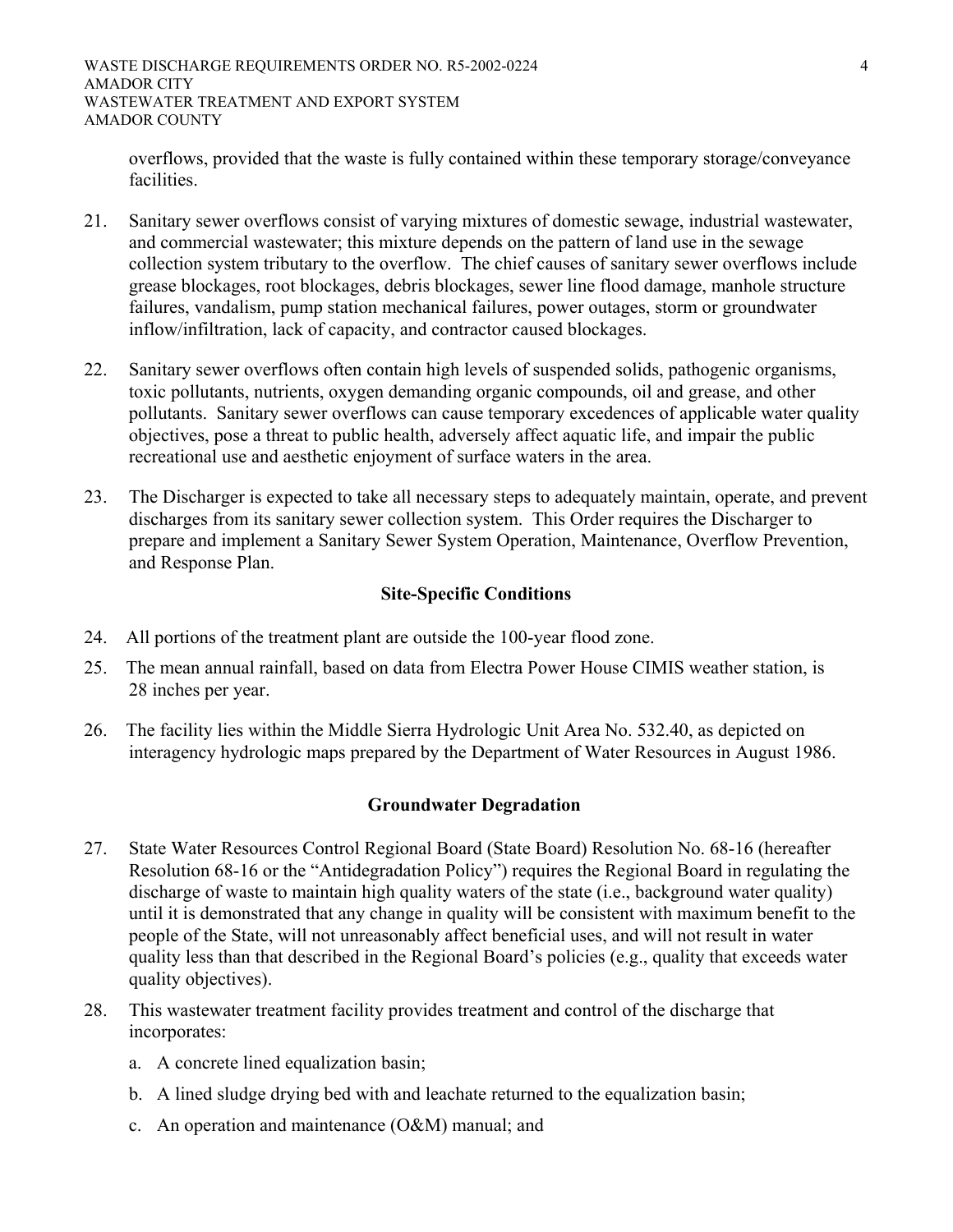- d. Staffing to assure proper operation and maintenance.
- 29. The Regional Board has considered anti-degradation pursuant to State Board Resolution No. 68- 16 and finds that degradation of groundwater by this discharge is not consistent with maximum benefit to the people of the State. The effluent and groundwater limits prescribed herein are intended to ensure that the groundwater is not being degraded. The facility treats and stores wastewater in a concrete lined equalization basin which will sufficiently inhibit the migration of domestic waste to the underlying groundwater provided it is adequately maintained and operated. Sludge is dried in a lined drying bed and hauled offsite for disposal at the local landfill. Effluent produced from the equalization basin is exported and is not discharged by the Discharger and therefore will not degrade the groundwater underlying the WWTF provided the integrity of the concrete liner is not compromised. However, the equalization basin cannot be routinely drained and removed from service to inspect the integrity of the liner. Furthermore, the equalization basin is situated on a small bluff immedately adjacent to Amador Creek and surface topography slopes steeply towards the creek. The soil is generally shallow overlying bedrock. The U. S. Department of Agriculture's *Soil Survey, Amador Area* classifies the soil as very rocky silt loam. Wastewater from liner leakage may migrate to the creek with little attenutaion of the waste within the soil profile. Therefore, groundwater monitoring around the basin is appropriate for detection of liner failure.

## **Basin Plan, Beneficial Uses, and Regulatory Considerations**

- 30. The *Water Quality Control Plan for the Sacramento River and San Joaquin River Basins, Fourth Edition*, (hereafter Basin Plan) designates beneficial uses, establishes water quality objectives, contains implementation plans and policies for protecting waters of the basin, and incorporates by reference plans and policies adopted by the State Board. Pursuant to Section 13263(a) of the California Water Code, waste discharge requirements must implement the Basin Plan.
- 31. Surface water drainage is to Amador Creek, tributary to Dry Creek, which is in turn tributary to the Sacramento-San Joaquin Delta.
- 32. The beneficial uses of Sacramento-San Joaquin Delta are municipal and domestic supply; agricultural irrigation and stock watering; industrial process and service supply; contact and other noncontact recreation; warm and cold freshwater habitat; migration for warm and cold water species; warm water spawning; wildlife habitat; and navigation.
- 33. The beneficial uses of the underlying groundwater are municipal and domestic supply, agricultural supply, industrial service supply, and industrial process supply.
- 34. The State Board adopted Order No. 97-03-DWQ (General Permit No. CAS000001) specifying waste discharge requirements for discharges of storm water associated with industrial activities, and requiring submittal of a Notice of Intent by all affected industrial dischargers. Amador City's WWTF is designed to drain all runoff to the plant headworks. Because there is no storm water discharge from the industrial portion of the facility, the Discharger is not required to obtain coverage under General Permit No. CAS000001.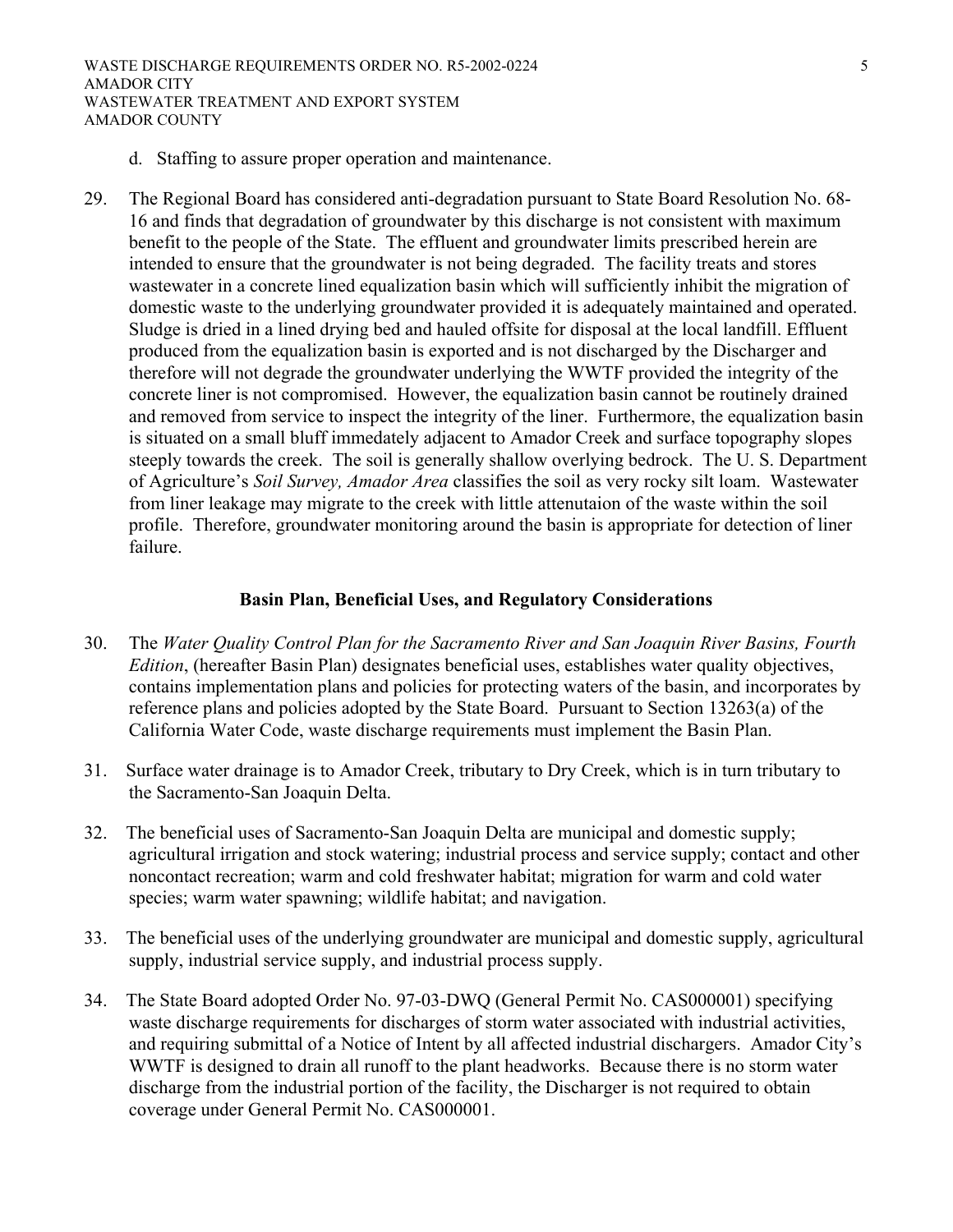- 35. The action to revise waste discharge requirements for this facility is exempt with provisions of the California Environmental Quality Act in accordance with Section 15101(I)(d), Title 14, California Adminstrative Code.
- 36. Section 13267(b) of the California Water Code provides that: "*In conducting an investigation specified in subdivision (a), the regional board may require that any person who has discharged, discharges, or is suspected of having discharged or discharging, or who proposes to discharge waste within its region, or any citizen or domiciliary, or political agency or entity of this state who has discharged, discharges, or is suspected of having discharged or discharging, or who proposes to discharge, waste outside of its region that could affect the quality of waters within its region shall furnish, under penalty of perjury, technical or monitoring program reports which the regional board requires. The burden, including costs, of these reports shall bear a reasonable relationship to the need for the report and the benefits to be obtained from the reports. In requiring those reports, the regional board shall provide the person with a written explanation with regard to the need for the reports, and shall identify the evidence that supports requiring that person to provide the reports".*

The technical reports required by this Order and the attached "Monitoring and Reporting Program No. R5-2002-0224" are necessary to assure compliance with these waste discharge requirements. The Discharger operates the facility that discharges the waste subject to this Order.

- 37. The California Department of Water Resources sets standards for the construction and destruction of groundwater wells (hereafter DWR Well Standards), as described in *California Well Standards Bulletin 74-90* (June 1991) and *Water Well Standards: State of California Bulletin 94-81* (December 1981). These standards, and any more stringent standards adopted by the State or county pursuant to CWC Section 13801, apply to all monitoring wells.
- 38. State regulations that prescribe procedures for detecting and characterizing the impact of waste constituents from waste management units on groundwater are found in Title 27. While the wastewater treatment facility is exempt from Title 27, the data analysis methods of Title 27 are appropriate for determining whether the discharge complies with the terms for protection of groundwater specified in this Order if monitoring should become necessary.
- 39. The discharge authorized herein and the treatment and storage facilities associated with the discharge, except for discharges of residual sludge and solid waste, are exempt from the requirements of Title 27, California Code of Regulations (CCR), Section 20005 et seq. (hereafter Title 27). The exemption, pursuant to Section 20090(a) of Title 27, is based on the following:
	- a. The waste consists primarily of domestic sewage and treated effluent;
	- b. The waste discharge requirements are consistent with water quality objectives; and
	- c. The treatment and storage facilities described herein are associated with a municipal wastewater treatment plant.
- 40. Pursuant to California Water Code Section 13263(g), discharge is a privilege, not a right, and adoption of this Order does not create a vested right to continue the discharge.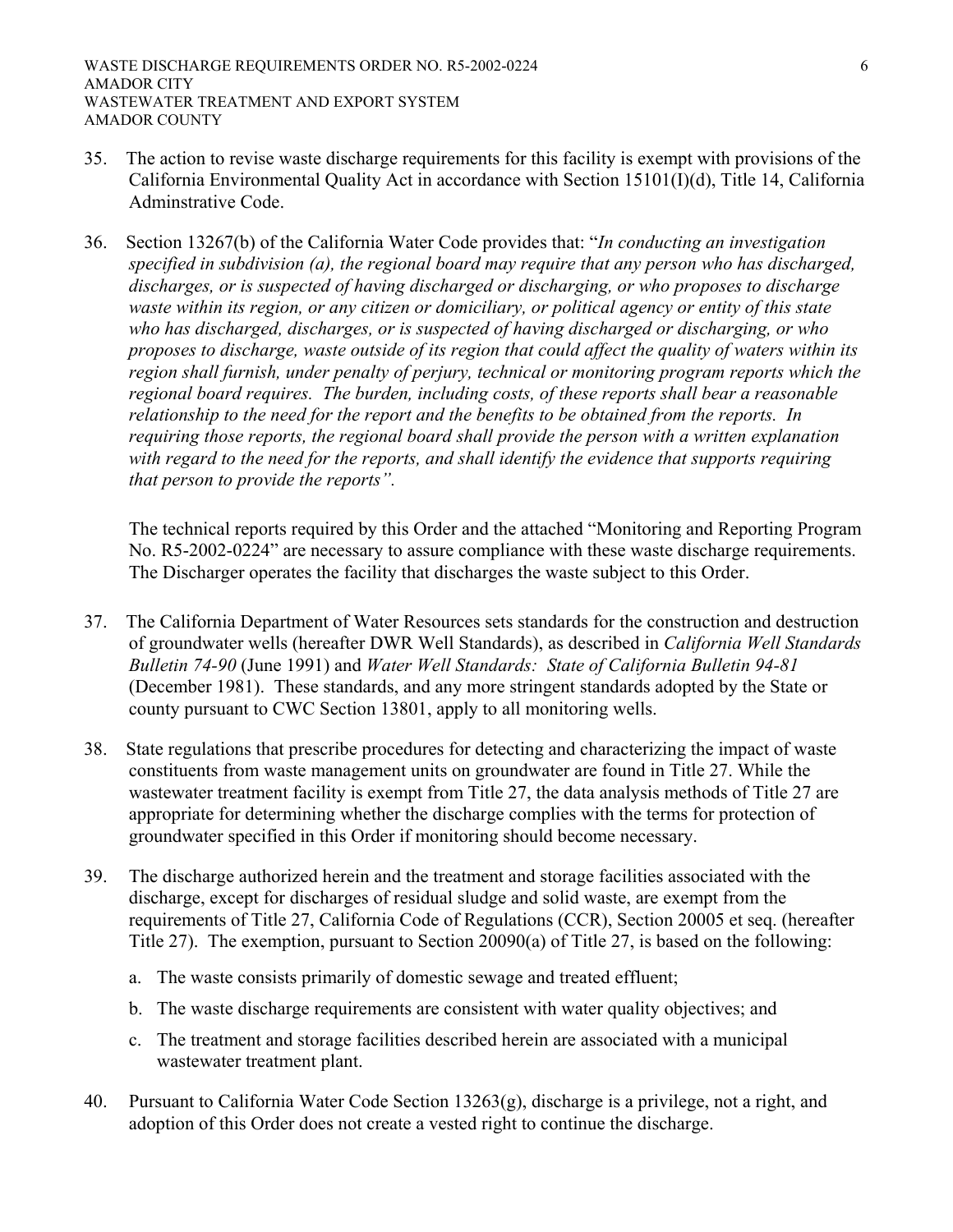## **Public Notice**

- 41. All the above and the supplemental information and details in the attached Information Sheet, incorporated by reference herein, were considered in establishing the following conditions of discharge.
- 42. The Discharger and interested agencies and persons were notified of the intent to prescribe WDRs for this discharge and provided an opportunity for a public hearing and provided an opportunity to submit their written views and recommendations.
- 43. In a public meeting, all comments pertaining to the discharge were heard and considered.

**IT IS HEREBY ORDERED** that, pursuant to Sections 13263 and 13267 of the California Water Code, Order No. 83-021 is rescinded and Amador City, its agents, successors, and assigns, in order to meet the provisions contained in Division 7 of the California Water Code and regulations adopted hereunder, shall comply with the following:

*[Note: Other prohibitions, conditions, definitions, and some methods of determining compliance are contained in the attached "Standard Provisions and Reporting Requirements for Waste Discharge Requirements" dated 1 March 1991.]*

#### **A. Discharge Prohibitions**

- 1. Discharge of wastes to surface waters or surface water drainage courses is prohibited.
- 2. Bypass or overflow of untreated or partially treated waste is prohibited.
- 3. Discharge of sewage from a sanitary sewer system at any point upstream of a wastewater treatment plant is prohibited. Discharge of treated wastewater downstream of the treatment plant, other than to the City of Sutter Creek's wastewater system, is prohibited.
- 4. Discharge of waste classified as 'hazardous' under Section 2521, Chapter 15 of Title 23 or 'designated', as defined in Section 13173 of California Water Code is prohibited.
- 5. The discharge of any wastewater other than that from domestic sources or domestic equivalent is prohibited, including trucked or hauled wastes (except for sewage captured during a collection system spill).

## **B. Discharge Specifications**

- 1. The monthly average flow shall not exceed 50,000 gpd.
- 2. Wastewater treatment and use of recycled water shall not cause pollution or a nuisance as defined by Section 13050 of the California Water Code (CWC).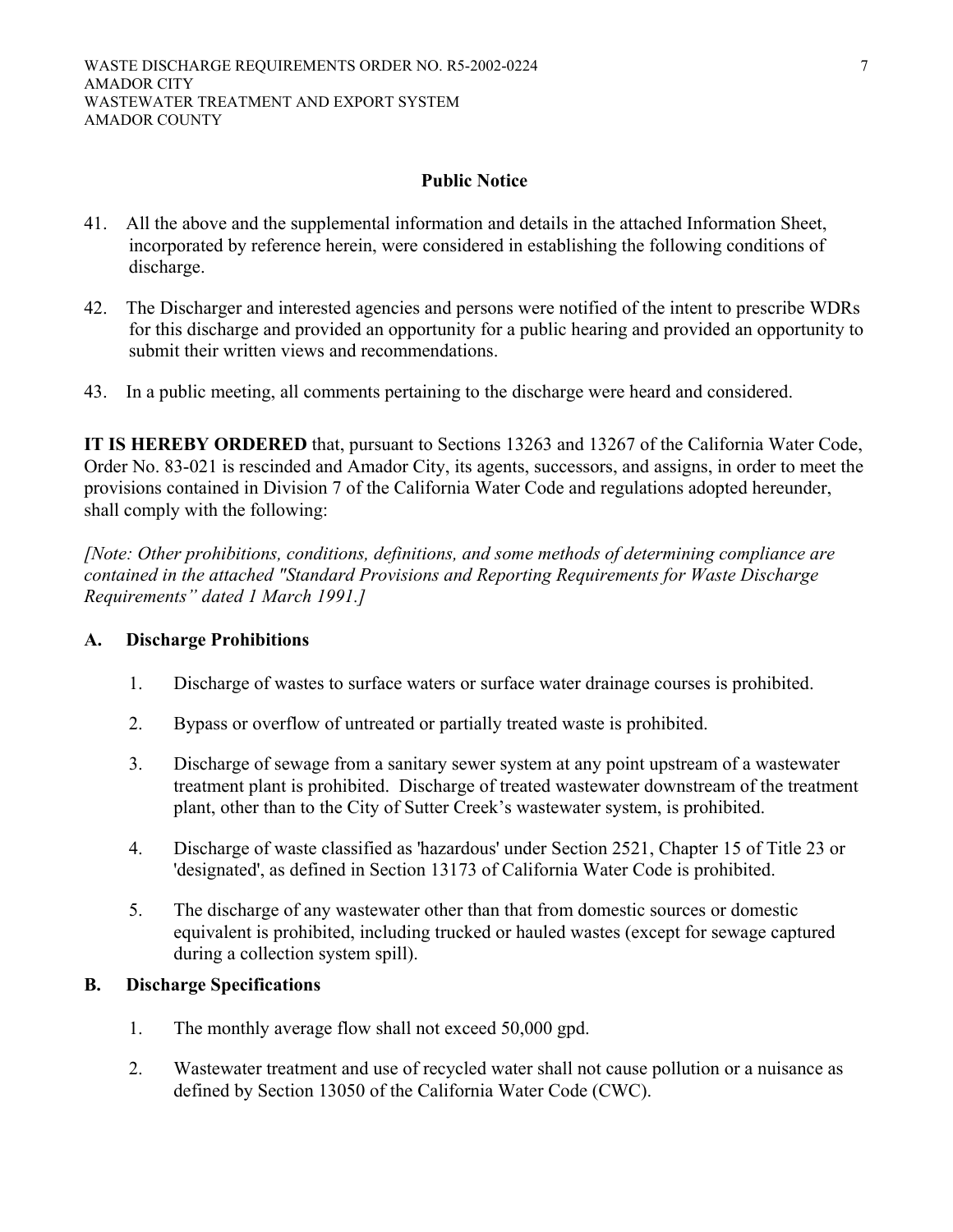- 3. Public contact with wastewater shall be precluded or controlled through such means as fences and signs, or acceptable alternatives.
- 4. No waste constituent shall be released or discharged, or placed where it will be released or discharged, in a concentration or in a mass that causes violation of the Groundwater Limitations.
- 5. Objectionable odors originating at the facility shall not be perceivable beyond the limits of the property owned by the Discharger.
- 6. As a means of discerning compliance with Discharge Specification No. 5, the dissolved oxygen content in the upper one foot of the equalization basin shall not be less than 1.0 mg/l.
- 7. All treatment and storage areas shall be designed, constructed, operated, and maintained to prevent inundation or washout due to floods with a 100-year return frequency.
- 8. The wastewater equalization basin shall be managed to prevent breeding of mosquitoes. In particular, dead algae, vegetation, and debris shall not accumulate on the water surface.
- 9. The facility shall have sufficient treatment, storage, and disposal capacity to accommodate allowable wastewater flow and design seasonal precipitation and ancillary inflow and infiltration during the winter months. Design seasonal precipitation shall be based on total annual precipitation using a return period of 100 years, distributed monthly in accordance with historical rainfall patterns.
- 10. Freeboard in the equalization basin shall never be less than two feet as measured from the water surface to the lowest point of overflow.
- 11. The amount of available storage capacity in the equalization basin shall be sufficient to contain seven days of peak wet weather flow.
- 12. As a means of discerning compliance with Discharge Specification No. 11, the Discharger shall manage the level of freeboard in the equalization basin by maintaining the amount of available freeboard in the equalization basin at seven feet after each pumping cycle.
- 13. The Discharger shall implement the O&M manual for the WWTF as contained in the RWD.
- 14. No stored wastewater or effluent shall have a pH less than 6.5 or greater than 9.0.

# **C. General Solids Disposal Specifications**

Sludge, as used in this document, means the solid, semisolid, and liquid residues removed during primary, secondary, or advanced wastewater treatment processes. Solid waste refers to grit and screenings generated during preliminary treatment. Residual sludge means sludge that will not be subject to further treatment at the WWTF. Biosolids refers to sludge that has been treated and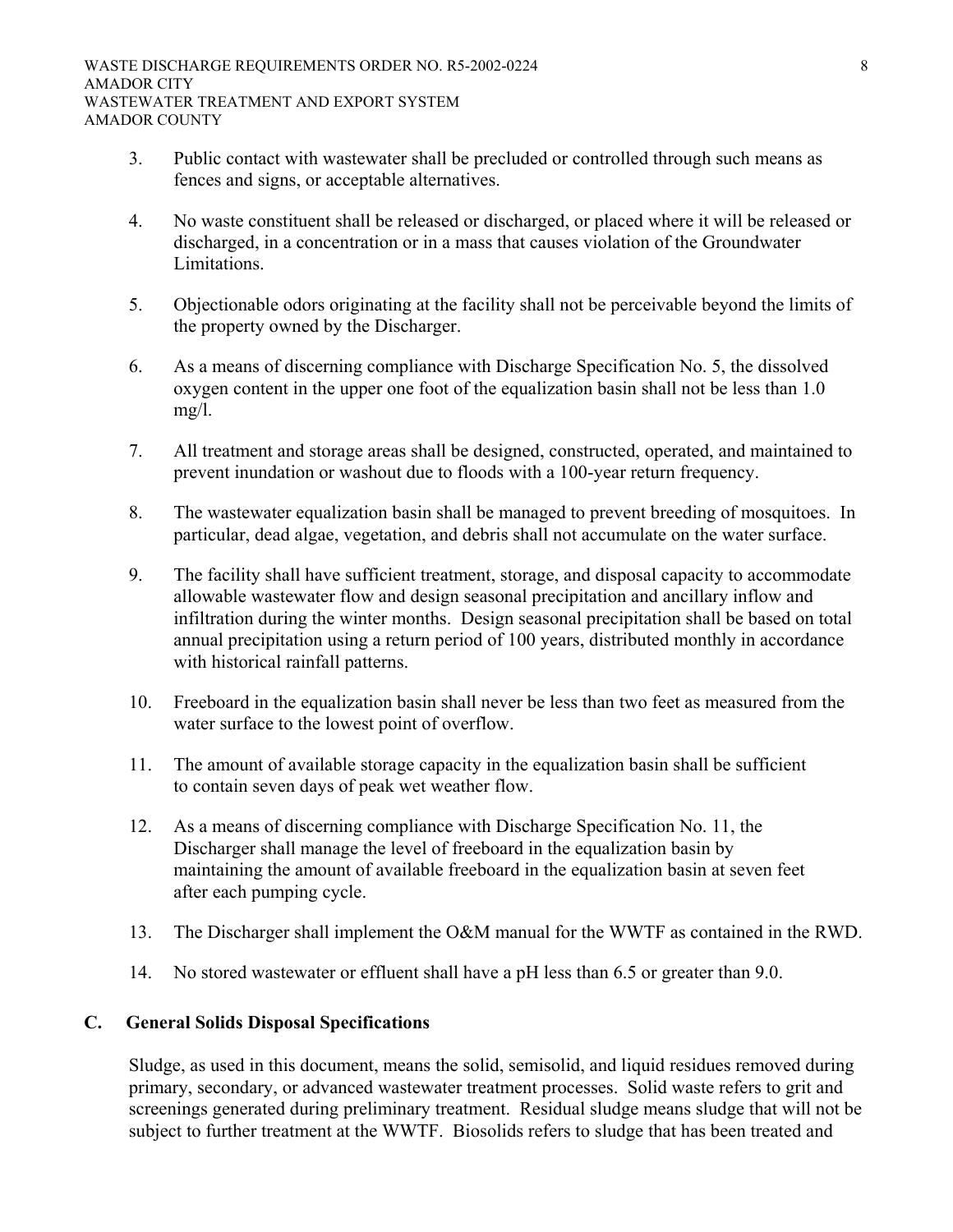tested and shown to be capable of being beneficially and legally used pursuant to federal and state regulations as a soil amendment for agriculture, silviculture, horticulture, and land reclamation activities.

- 1. Sludge and solid waste shall be removed from screens, sumps, ponds, and clarifiers as needed to ensure optimal plant operation.
- 2. Treatment and storage of sludge generated by the WWTF shall be confined to the WWTF property, and shall be conducted in a manner that precludes infiltration of waste constituents into soils in a mass or at concentrations that will violate the Groundwater Limitations of this Order.
- 3. Any storage of residual sludge, solid waste, and biosolids at the WWTF shall be temporary, and the waste shall be controlled and contained in a manner that minimizes leachate formation and precludes infiltration of waste constituents into soils in a mass or at concentrations that will violate the Groundwater Limitations of this Order.
- 4. Residual sludge, biosolids, and solid waste shall be disposed of in a manner approved by the Executive Officer and consistent with Title 27. Removal for further treatment, disposal, or reuse at disposal sites (i.e., landfills, WWTPs, composting sites, soil amendment sites) operated in accordance with valid waste discharge requirements issued by a regional water quality control board will satisfy this specification.

# **D. Groundwater Limitations**

The discharge, in combination with other site derived sources, shall not cause underlying groundwater to contain waste constituents in concentration statistically greater than background water quality.

# **E. Provisions**

- 1. All of the following reports shall be submitted pursuant to Section 13267 of the California Water Code and shall be prepared as described by Provision E. 2.
	- a. By **11 April 2003**, the Discharger shall submit a *Sanitary Sewer System Operation, Maintenance, Overflow Prevention, and Response Plan* (SSS Plan) that describes the actions designed to prevent, or minimize, the potential for sanitary sewer overflows. The Discharger shall maintain the SSS Plan in an up-to-date condition and shall amend the SSS Plan whenever there is a change (e.g. in the design, construction, operation, or maintenance of the sanitary sewer system or sewer facilities) that materially affects the potential for sanitary sewer overflows, or whenever there is a sanitary sewer overflow. The Discharger shall ensure that the up-to-date SSS Plan is readily available to sewer system personnel at all times and that sewer system personnel are familiar with it.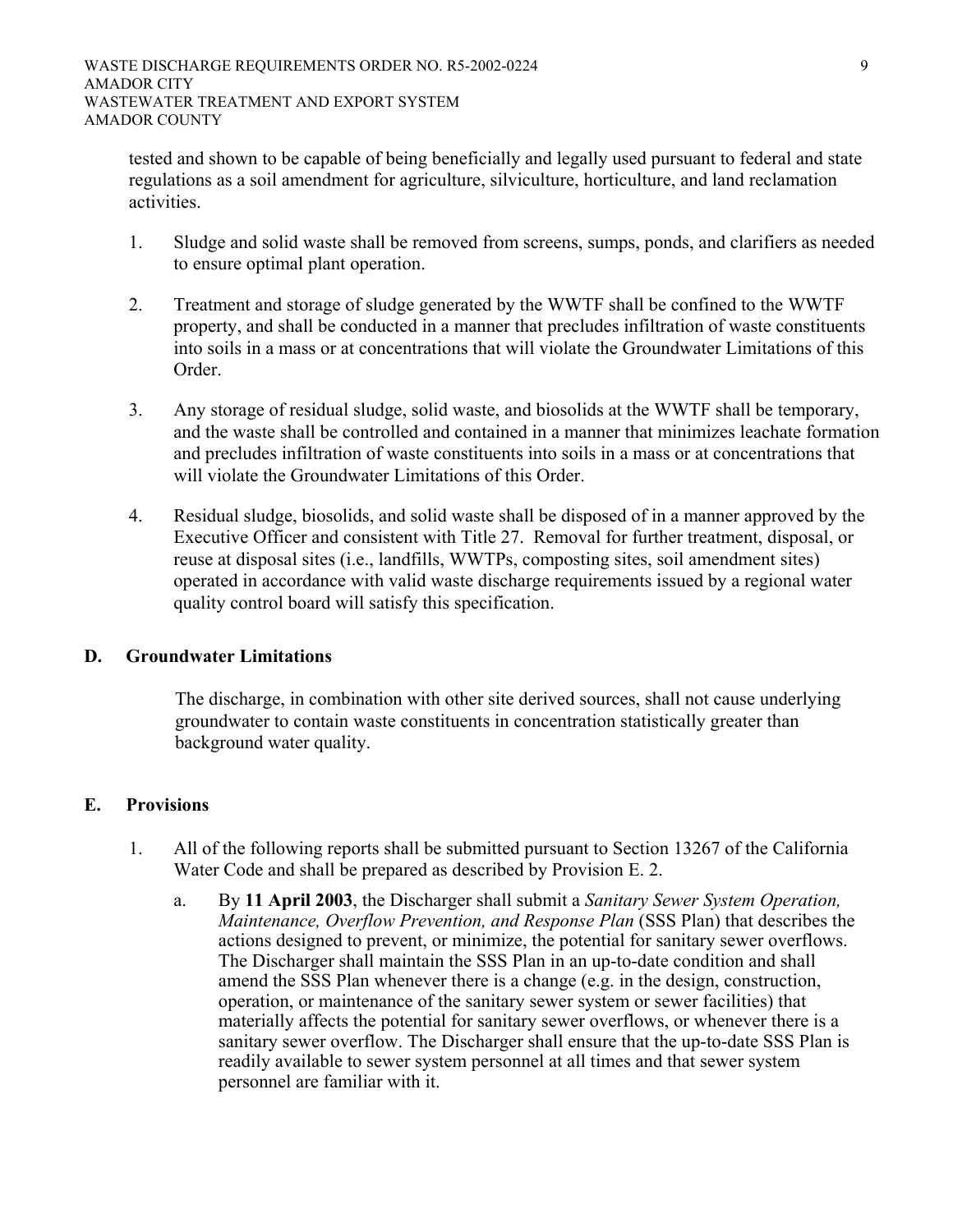- i. At a minimum, the Operation and Maintenance portion of the plan shall show that the Discharger has the ability to properly manage, operate and maintain, at all times, all parts of the collection system that the Discharger owns or over which the Discharger has operational control and shall contain the following:
	- *1.* Detailed maps of the sanitary sewer system, identifying sewer mains, manholes, and lift stations;
	- *2.* A detailed listing of elements to be inspected, a description of inspection procedures and inspection frequency, and sample inspection forms;
	- *3.* A schedule for routine inspection and testing of all pipelines, lift stations, valves, and other key system components. The inspection/testing program shall be designed to reveal problems that might lead to accidental spills and ensure that preventive maintenance is completed;
	- *4.* Provisions for repair or replacement of old, worn out, or defective equipment;
	- *5.* Provisions to minimize the need for manual operation of critical systems and provide spill alarms or other "fail safe" mechanisms;
	- *6.* The ability to provide adequate capacity to convey base flows and peak flows for all parts of the collection system the Discharger owns or over which the Discharger has operational control.
- ii. At a minimum, the Overflow Prevention and Response Plan shall describe how the Discharger will take all feasible steps to stop and/or mitigate the impact of sanitary sewer overflows in portions of the collection system the Discharger owns or over which the Discharger has operational control and shall contain the following:
	- *1.* Identification of areas of the collection system that historically have overflowed and an evaluation of the cause of the overflow;
	- *2.* Maintenance activities that can be implemented to address the cause of the overflow and means to prevent future overflows. Maintenance activities may include pretreatment of wastewater from commerical dischargers who discharge high concentrations of oil and grease in their wastewater;
	- *3.* Procedures for responding to sanitary sewer overflows designed to minimize the volume of sewer overflow that enters surface waters, and minimize the adverse effects of sewer overflows on water quality and beneficial uses;
	- *4.* Steps to be taken when an overflow or spill occurs, and procedures that will be implemented to ensure that all overflows and spills are properly identified, responded to and reported; and
	- *5.* A public notification plan, in which any posting of areas contaminated with sewage is performed at the direction of the Amador County Environmental Health Department. All parties with a reasonable potential for exposure to an overflow event shall be notified.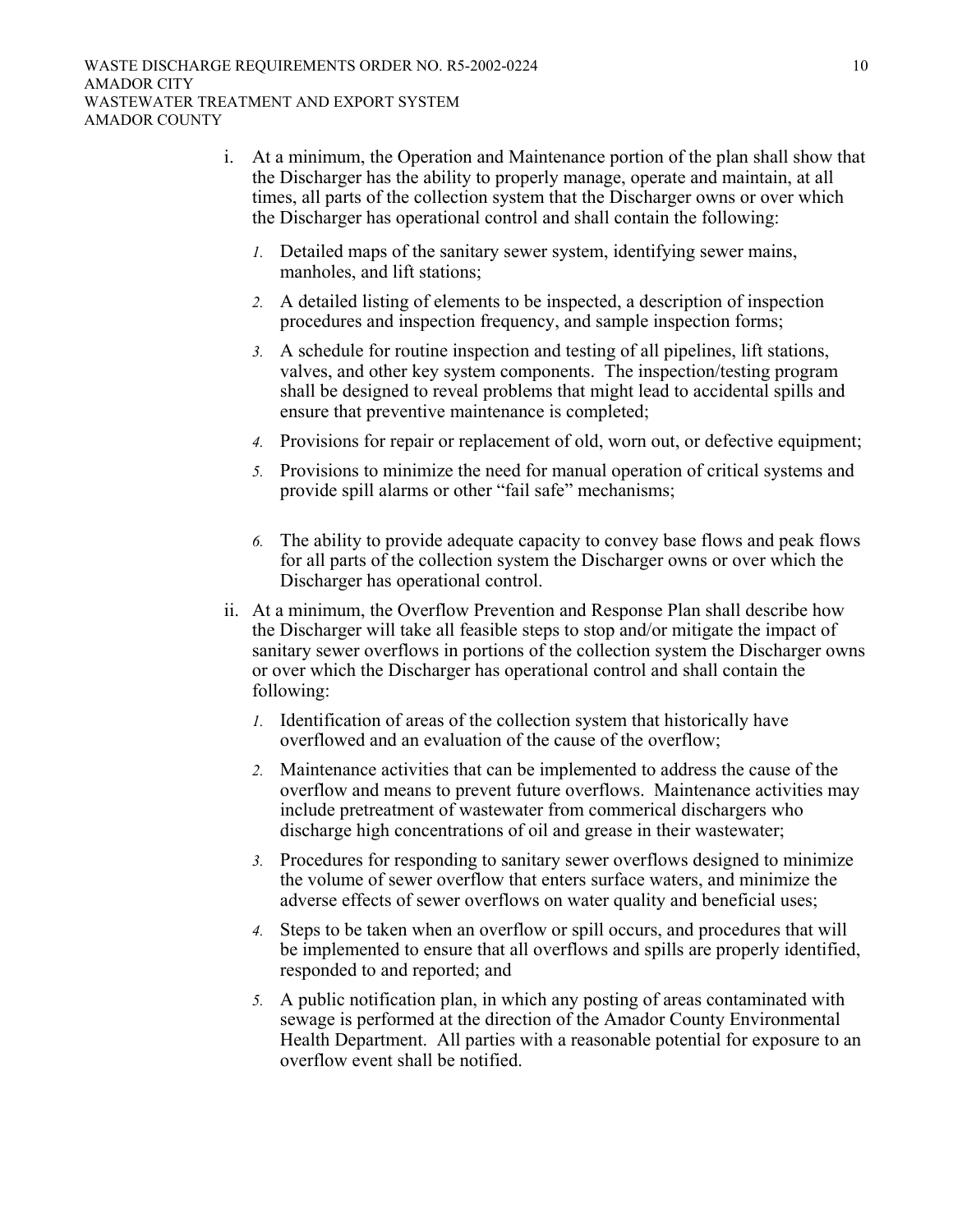- b. By **28 May 2003**, the Discharger shall submit a workplan for characterization of groundwater quality. The workplan shall describe the installation of wells or other similar monitoring devices to allow evaulation of the groundwater quality upgradient and downgradient of the equalization basin. Every monitoring well shall be constructed to yield representative samples from the uppermost layer of the uppermost aquifer and to comply with applicable well standards. The workplan shall be consistent with, and include the items listed in, the first section of Attachment C, "*Items to be Included in a Monitoring Well Installation Workplan and a Monitoring Well Installation Report of Results."*
- c. By **30 September 2003**, the Discharger shall submit a groundwater well installation report prepared by a Registererd Geologist. The report shall be consistent with, and include the items listed in, the second section of Attachment C.
- 2. All technical reports required herein that involve planning, investigation, evaluation, or design, or other work requiring interpretation and proper application of engineering or geologic sciences, shall be prepared by or under the direction of persons registered to practice in California pursuant to California Business and Professions Code sections 6735, 7835, and 7835.1. To demonstrate compliance with sections 415 and 3065 of Title 16, CCR, all technical reports must contain a statement of the qualifications of the responsible registered professional(s). As required by these laws, completed technical reports must bear the signature(s) and seal(s) of the registered professional(s) in a manner such that all work can be clearly attributed to the professional responsible for the work.
- 3. The Discharger shall comply with the Monitoring and Reporting Program No. R5-2002-0224, which is part of this Order, and any revisions thereto as ordered by the Executive Officer.
- 4. The Discharger shall comply with the "Standard Provisions and Reporting Requirements for Waste Discharge Requirements", dated 1 March 1991, which are attached hereto and made part of this Order by reference. This attachment and its individual paragraphs are commonly referenced as "Standard Provision(s)."
- 5. The Discharger shall use the best practicable cost-effective control technique(s) including proper operation and maintenance, to comply with discharge limits specified in this order.
- 6. The Discharger shall provide certified wastewater treatment plant operators in accordance with Title 23 of the California Code of Regulations, Division 3, Chapter 26.
- 7. As described in the Standard Provisions, the Discharger shall report promptly to the Regional Board any material change or proposed change in the character, location, or volume of the discharge.
- 8. Upon the reduction, loss, or failure of the sanitary sewer system resulting in a sanitary sewer overflow, the Discharger shall take any necessary remedial action to (a) control or limit the volume of sewage discharged, (b) terminate the sewage discharge as rapidly as possible, and (c) recover as much as possible of the sewage discharged (including wash down water) for proper disposal. The Discharger shall implement all applicable remedial actions including,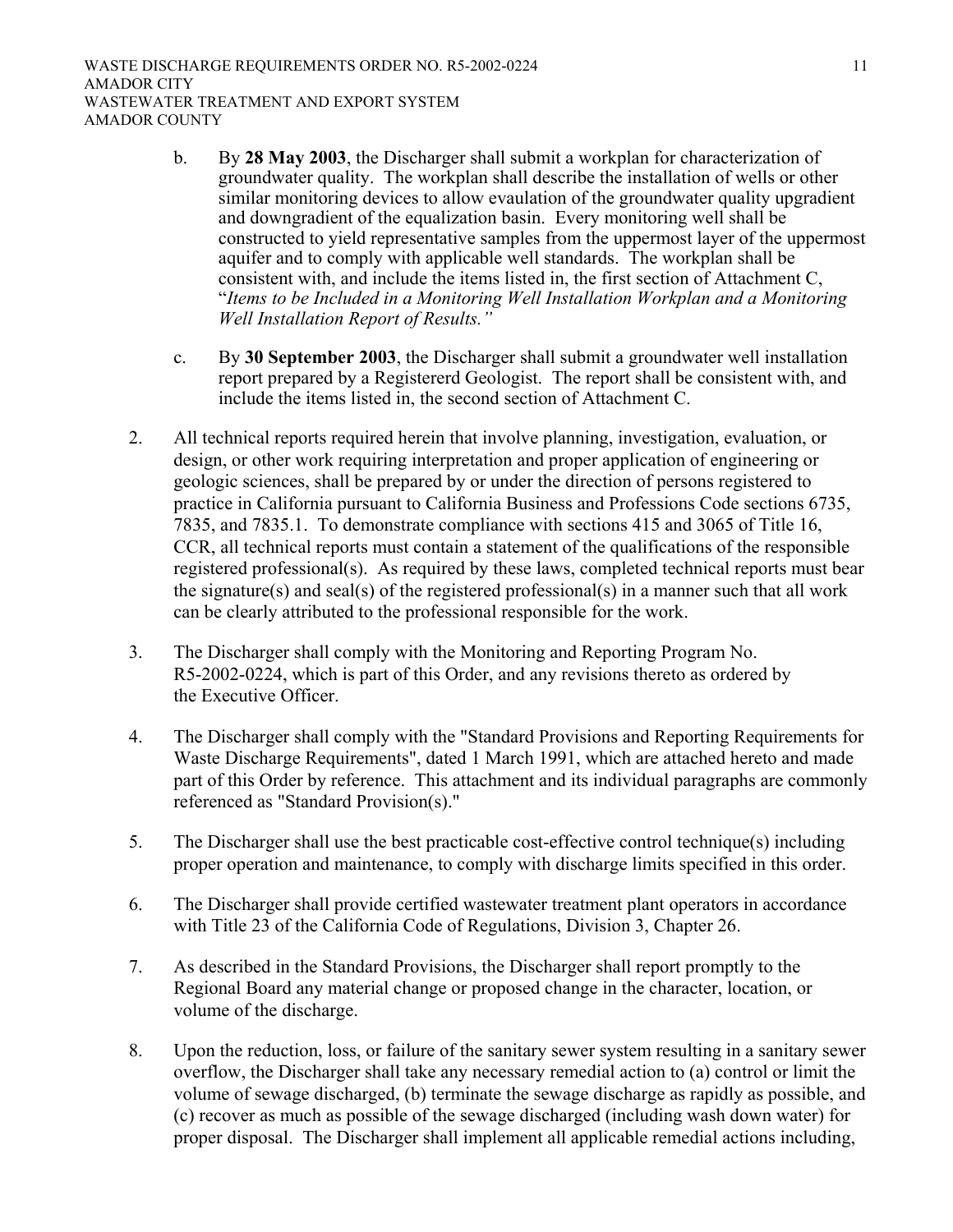but not limited to, the following:

- a. Interception and rerouting of sewage flows around the sewage line failure;
- b. Vacuum truck recovery of sanitary sewer overflows and wash down water;
- c. Use of portable aerators where complete recovery of the sanitary sewer overflows are not practicable and where severe oxygen depletion is expected in surface waters; and
- d. Cleanup of sewage-related debris at the overflow site.
- 10. The Discharger shall report to the Regional Board any toxic chemical release data it reports to the State Emergency Response Commission within 15 days of reporting the data to the Commission pursuant to section 313 of the "Emergency Planning and Community Right to Know Act of 1986."
- 11. The Discharger shall not allow pollutant-free wastewater to be discharged into the wastewater collection, treatment, and disposal system in amounts that significantly diminish the system's capability to comply with this Order. Pollutant-free wastewater means rainfall, groundwater, cooling waters, and condensates that are essentially free of pollutants.
- 12. The Discharger shall submit to the Regional Board on or before each compliance report due date, the specified document or, if appropriate, a written report detailing compliance or noncompliance with the specific schedule date and task. If noncompliance is being reported, then the Discharge shall state the reasons for such noncompliance and provide an estimate of the date when the Discharger will be in compliance. The Discharger shall notify the Regional Board in writing when it returns to compliance with the time schedule.
- 13. In the event of any change in control or ownership of land or waste discharge facilities described herein, the Discharger shall notify the succeeding owner or operator of the existence of this Order by letter, a copy of which shall be immediately forwarded to this office.
- 14. The Discharger must comply with all conditions of this Order, including timely submittal of technical and monitoring reports as directed by the Executive Officer. Violations may result in enforcement action, including Regional Regional Board or court orders requiring corrective action or imposing civil monetary liability, or in revision or recession of this Order.
- 15. A copy of this Order shall be kept at the discharge facility for reference by operating personnel. Key operating personnel shall be familiar with its contents.
- 16. The Regional Board will review this Order periodically and will revise requirements when necessary.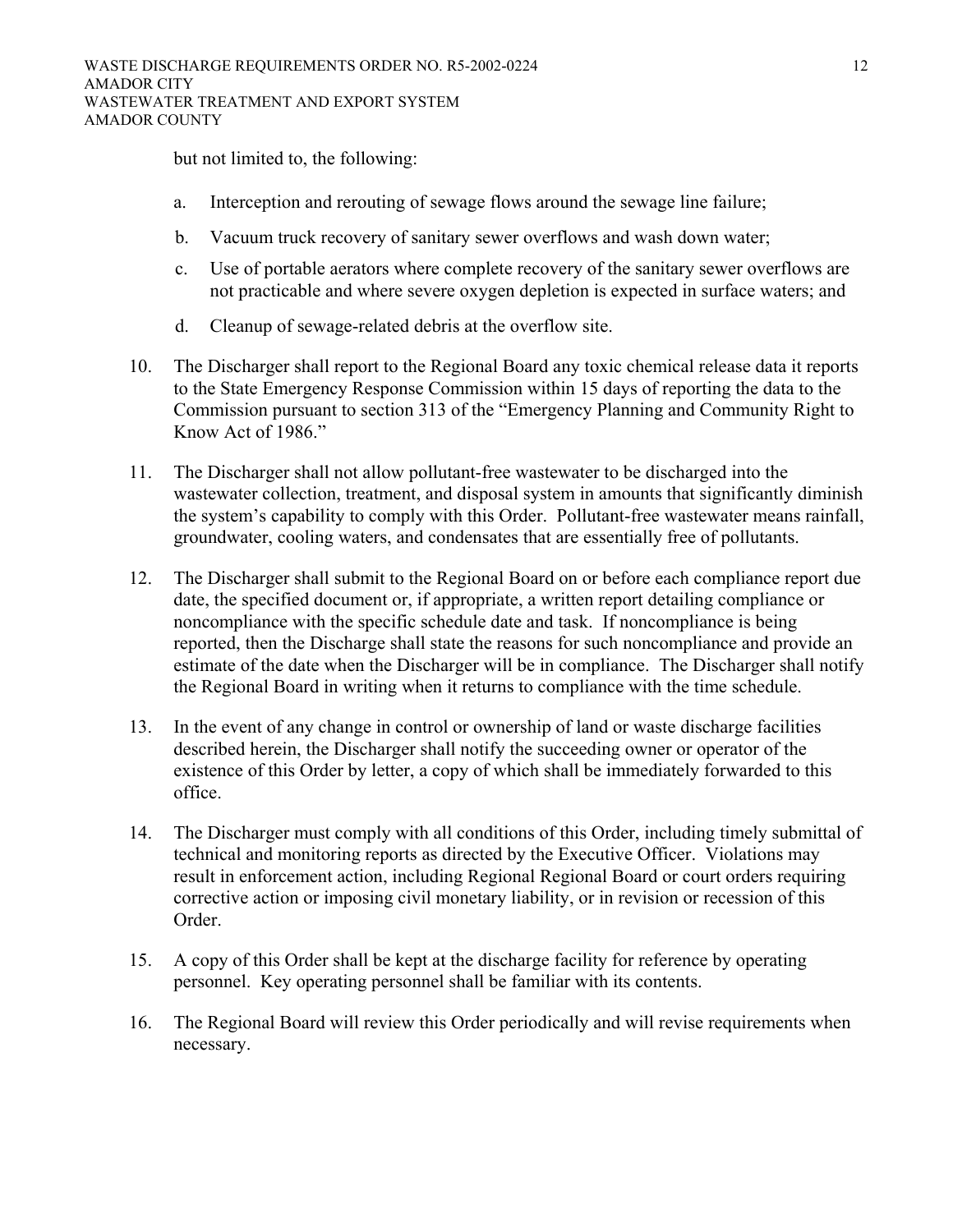WASTE DISCHARGE REQUIREMENTS ORDER NO. R5-2002-0224 AMADOR CITY WASTEWATER TREATMENT AND EXPORT SYSTEM AMADOR COUNTY

I, THOMAS R. PINKOS, Executive Officer, do hereby certify the foregoing is a full, true, and correct copy of an Order adopted by the California Regional Water Quality Control Regional Board, Central Valley Region, on 6 December 2002.

 $\overline{a}$ 

THOMAS R.PINKOS, Executive Officer

ASB:12/6/02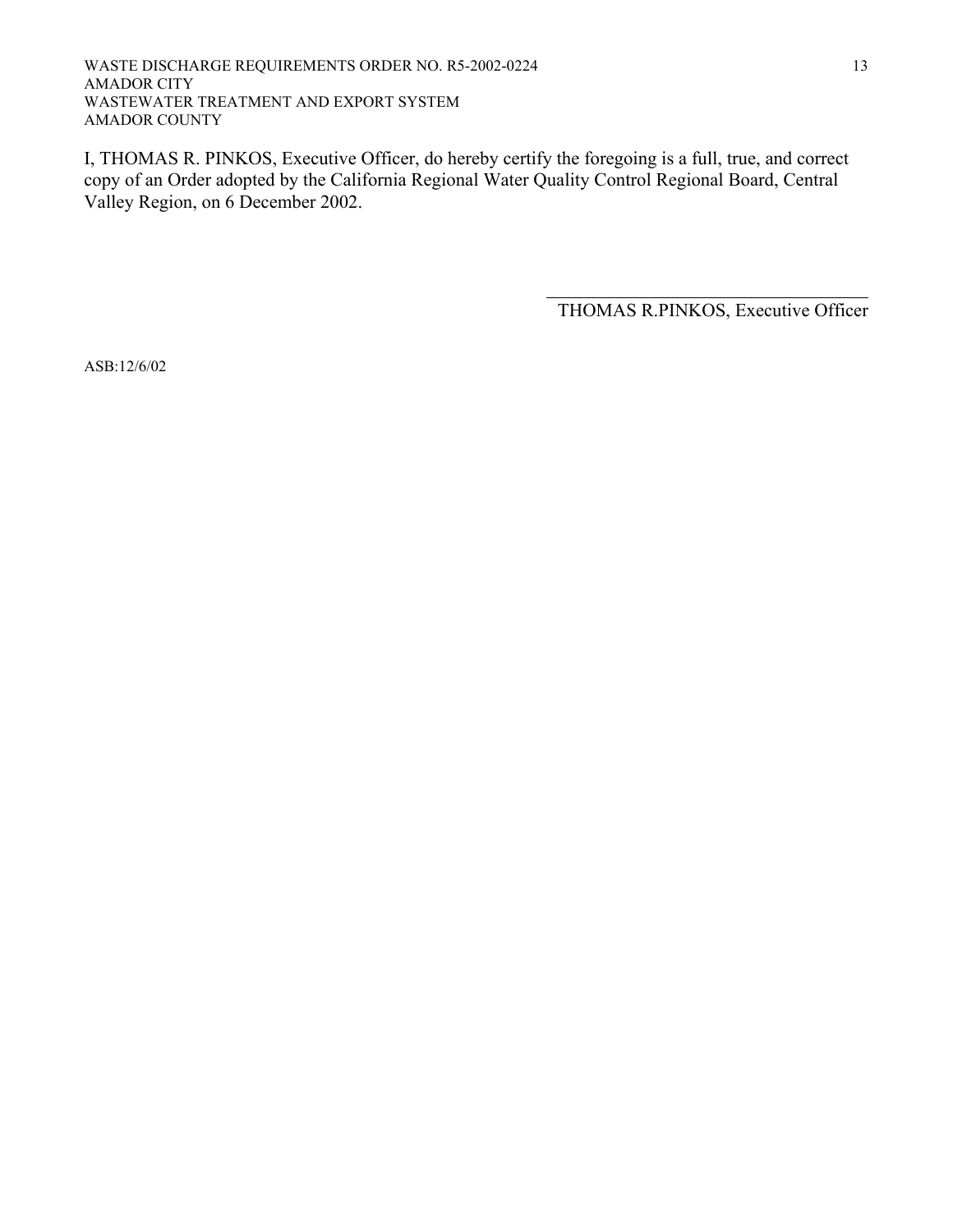# CALIFORNIA REGIONAL WATER QUALITY CONTROL BOARD CENTRAL VALLEY REGION

## MONITORING AND REPORTING PROGRAM NO. R5-2002-0224

## FOR AMADOR CITY WASTEWATER TREATMENT AND EXPORT SYSTEM AMADOR COUNTY

This Monitoring and Reporting Program (MRP) describes requirements for monitoring domestic wastewater, treated effluent, and the equalization basin. This MRP is issued pursuant to Water Code Section 13267. The Discharger shall not implement any changes to this MRP unless and until a revised MRP is issued by the Executive Officer. Regional Board staff shall approve specific sample station locations prior to implementation of sampling activities.

All samples should be representative of the volume and nature of the discharge or matrix of material sampled. The time, date, and location of each grab sample shall be recorded on the sample chain of custody form.

Field test instruments (such as those used to test pH and dissolved oxygen) may be used provided that:

- 1. The operator is trained in proper use and maintenance of the instruments;
- 2. The instruments are calibrated prior to each monitoring event;
- 3. Instruments are serviced and/or calibrated by the manufacturer at the recommended frequency; and
- 4. Field calibration reports are submitted as described in the "Reporting" section of this MRP.

# **COLLECTION SYSTEM AND FORCE MAIN LINE MONITORING**

The Discharger shall monitor the collection system at the three creek crossings on a weekly basis during non-rain periods and daily basis (Monday through Friday) during heavy rain events for damage to the sewer line or supporting structures. In addition, the Discharger shall monitor the force main line and associated air relief valves on a monthly basis. If the pressure meter at the pump station shows a significant loss in pressure within the force main line, then the Discharger shall conduct an inspection of the force main line. This information shall be submitted in the monthly reports.

## **INFLUENT MONITORING**

Influent flow monitoring shall be performed at the headworks after the bar screen. Influent monitoring shall include the following:

| Constituent                | Units | Type of Sample | Sampling<br>Frequency | Reporting<br>Frequency |
|----------------------------|-------|----------------|-----------------------|------------------------|
| Influent Flow              | gpd   | Meter          | Continuously          | Monthly                |
| Monthly Average Daily Flow | gpd   | Calculated     | Monthly               | Monthly                |

 $1$  5-day Biochemical Oxygen Demand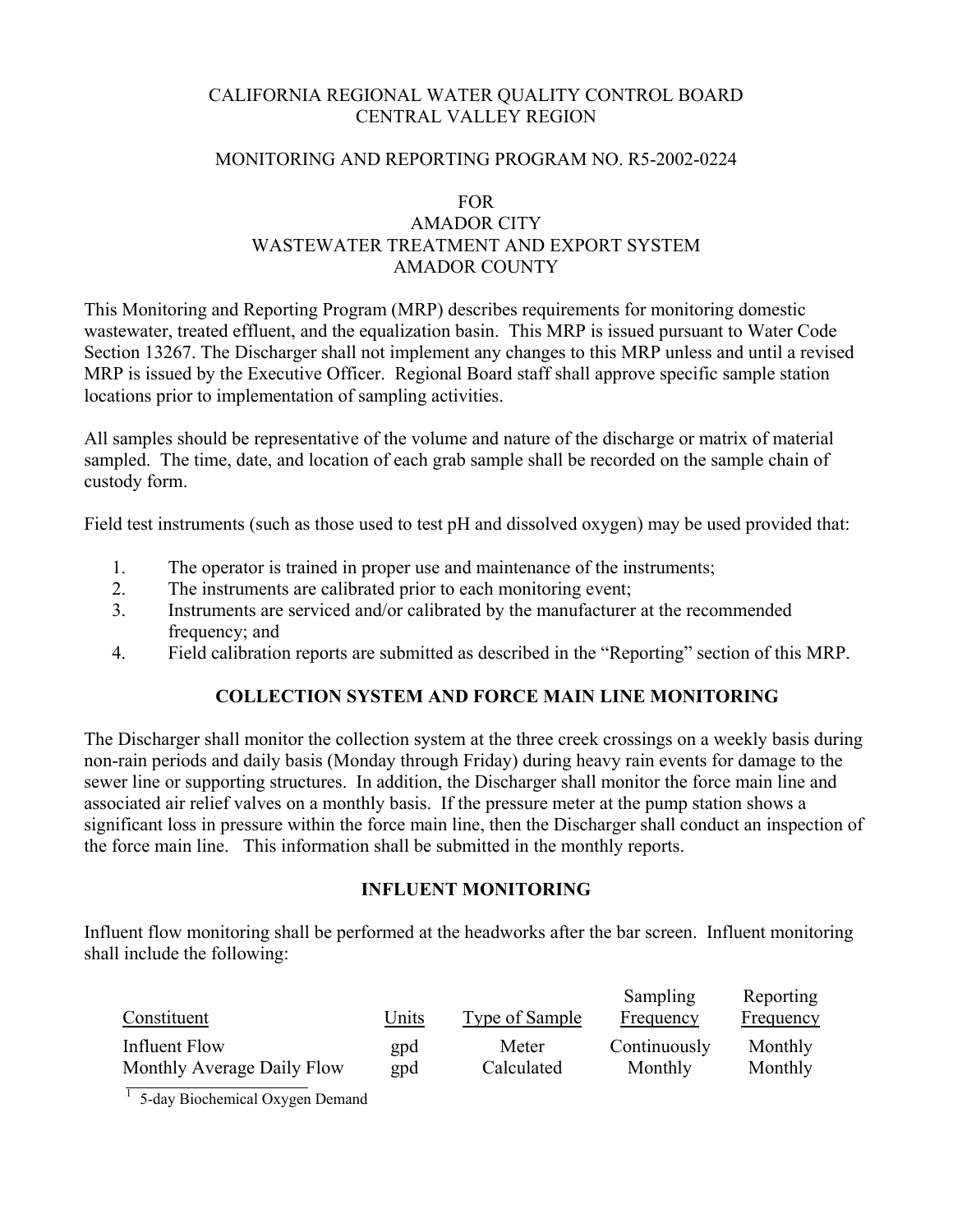#### **EQUALIZATION BASIN MONITORING**

The equalization basin shall be sampled for the parameters specified below:

|                              |              |                       | Sampling           | Reporting        |
|------------------------------|--------------|-----------------------|--------------------|------------------|
| Constituent                  | <b>Units</b> | <b>Type of Sample</b> | Frequency          | <b>Frequency</b> |
| Dissolved Oxygen             | mg/l         | Grab                  | Daily <sup>2</sup> | Monthly          |
| Freeboard                    | $0.1$ feet   | Measurement           | Daily <sup>2</sup> | Monthly          |
| Odors                        | --           | Observation           | Daily <sup>2</sup> | Monthly          |
| Levee condition <sup>3</sup> | --           | Observation           | Daily <sup>2</sup> | Monthly          |

1 Samples shall be collected at a depth of one foot, opposite the inlet. Samples shall be collected between 0700 and 0900 hours.

2 Inspections for freeboard measurements and odors shall be performed daily during the normal business week (i.e. Monday through Friday).

3 Equalization Basin containment levees shall be observed for signs of seepage or surfacing water along the exterior toe of the levees. If surfacing water is found, then the Discharger shall propose a method to determine the source of the surfacing water.

#### **EFFLUENT MONITORING**

Effluent samples shall be collected before discharge to the effluent force main and shall be representative of the volume and nature of the discharge. Effluent monitoring shall include the following:

| Constituent                              | <u>Units</u>   | Type of Sample | Sampling<br>Frequency   | Reporting<br><b>Frequency</b> |
|------------------------------------------|----------------|----------------|-------------------------|-------------------------------|
| <b>Effluent Flow</b><br>BOD <sup>1</sup> | gpd            | Meter<br>Grab  | Continuously<br>Monthly | Monthly<br>Monthly            |
| <b>Total Dissolved Solids</b>            | mg/1<br>mg/1   | Grab           | Monthly                 | Monthly                       |
| pH                                       | Standard units | Grab           | Monthly                 | Monthly                       |

1 5-day Biochemical Oxygen Demand

2 Standard Minerals shall include, at a minimum, the following elements/compounds: Barium, Calcium, Magnesium, Potassium, Sulfate, Total Alkalinity (including alkalinity series), and Hardness.

## **GROUNDWATER MONITORING**

Beginning with the third quarter 2003, the Discharger shall conduct the following groundwater monitoring program. Prior to construction and/or sampling of any groundwater monitoring wells, the Discharger shall submit plans and specifications to the Regional Board for review and approval. Once installed, all new wells shall be added to the MRP and shall be sampled and analyzed according to the schedule below.

Prior to sampling, the groundwater elevations shall be measured and the wells shall be purged at least three well volumes until temperature, pH and electrical conductivity have stabilized. Depth to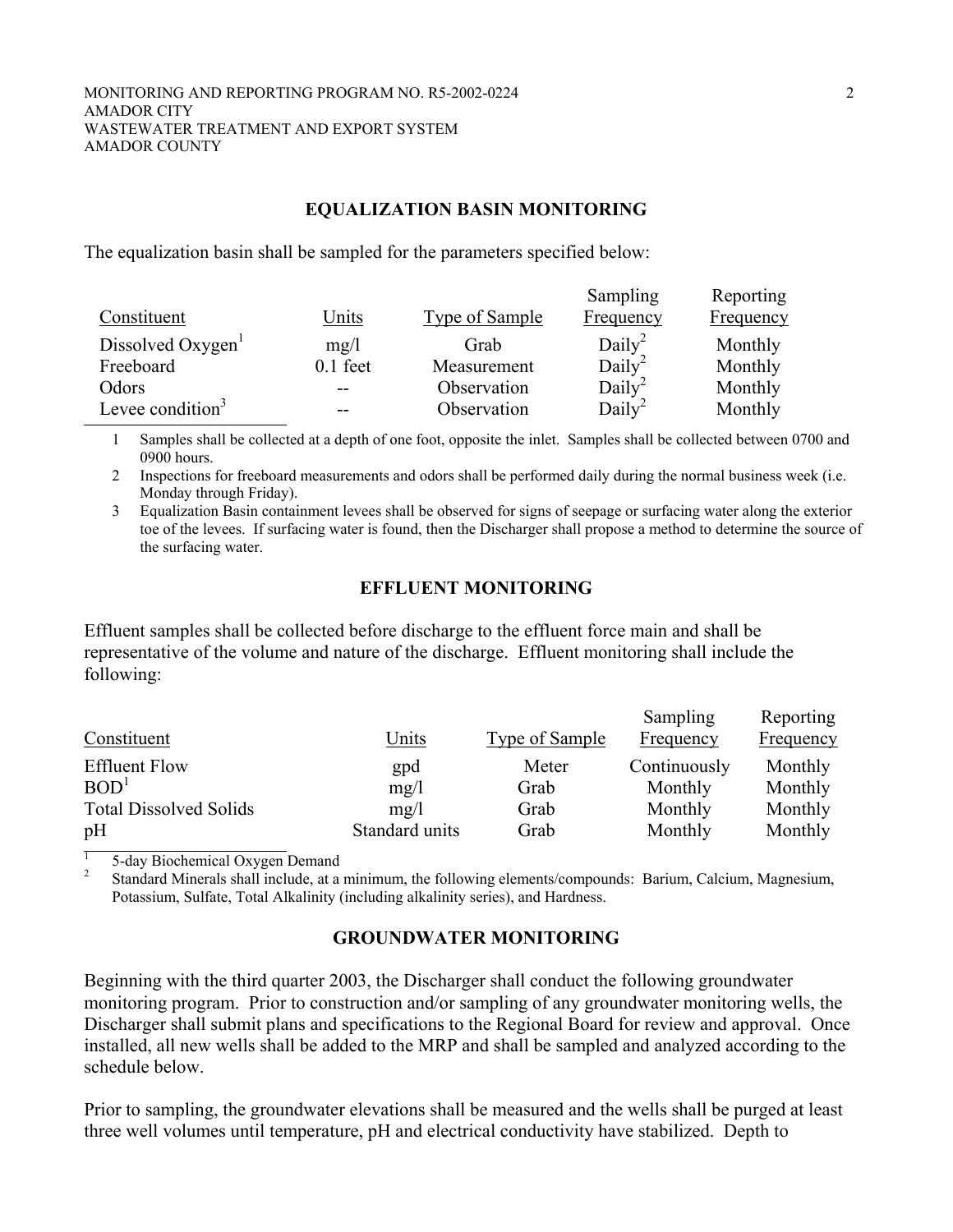#### MONITORING AND REPORTING PROGRAM NO. R5-2002-0224 3 AMADOR CITY WASTEWATER TREATMENT AND EXPORT SYSTEM AMADOR COUNTY

groundwater shall be measured to the nearest 0.01 feet. Samples shall be collected using standard EPA methods. Groundwater monitoring shall include, at a minimum, the following:

|                                    |              |                       | Sampling and Reporting |
|------------------------------------|--------------|-----------------------|------------------------|
| Constituent                        | Units        | <b>Type of Sample</b> | <b>Frequency</b>       |
| Depth to Groundwater               | $0.01$ feet  | Measurement           | Quarterly              |
| Groundwater Elevation <sup>1</sup> | $0.01$ feet  | Calculated            | Quarterly              |
| Gradient                           | feet/feet    | Calculated            | Quarterly              |
| <b>Gradient Direction</b>          | degrees      | Calculated            | Quarterly              |
| <b>Total Dissolved Solids</b>      | mg/1         | Grab                  | Quarterly              |
| Nitrate as Nitrogen                | mg/1         | Grab                  | Quarterly              |
| Total Kjeldahl Nitrogen            | mg/l         | Grab                  | Quarterly              |
| pH                                 | pH units     | Grab                  | Quarterly              |
| <b>Total Coliform Organisms</b>    | $MPN/100$ ml | Grab                  | Quarterly              |

1 Groundwater elevation shall be determined based on depth-to-water measurements using a surveyed measuring point elevation on the well and a surveyed reference elevation.

#### **WATER SUPPLY MONITORING**

A sampling station shall be established where a representative sample of the municipal water supply can be obtained. Water supply monitoring shall include at least the following:

| Constituents                       | Units    | Sampling<br>Frequency |
|------------------------------------|----------|-----------------------|
| <b>Total Dissolved Solids</b>      | mg/l     | Annually              |
| Electrical Conductivity $(EC)^{1}$ | umhos/cm | Annually              |
| pH                                 | pH units | Annually              |
| Standard Minerals <sup>2</sup>     | mg/1     | Annually              |

 $\overline{1}$  If the source water is from more than one well, the EC shall be reported as a weighted average and include copies of supporting calculations.<br><sup>2</sup> Standard Minorals shall include a

 Standard Minerals shall include, at a minimum, the following elements/compounds: Barium, Calcium, Magnesium, Sodium, Potassium, Chloride, Nitrate, Sulfate, Total Alkalinity (including alkalinity series), and Hardness.

#### **REPORTING**

In reporting monitoring data, the Discharger shall arrange the data in tabular form so that the date, sample type (e.g., effluent, equalization basin, etc.), and reported analytical result for each sample are readily discernible. The data shall be summarized in such a manner to clearly illustrate compliance with waste discharge requirements and spatial or temporal trends, as applicable. The results of any monitoring done more frequently than required at the locations specified in the Monitoring and Reporting Program shall be reported to the Regional Board.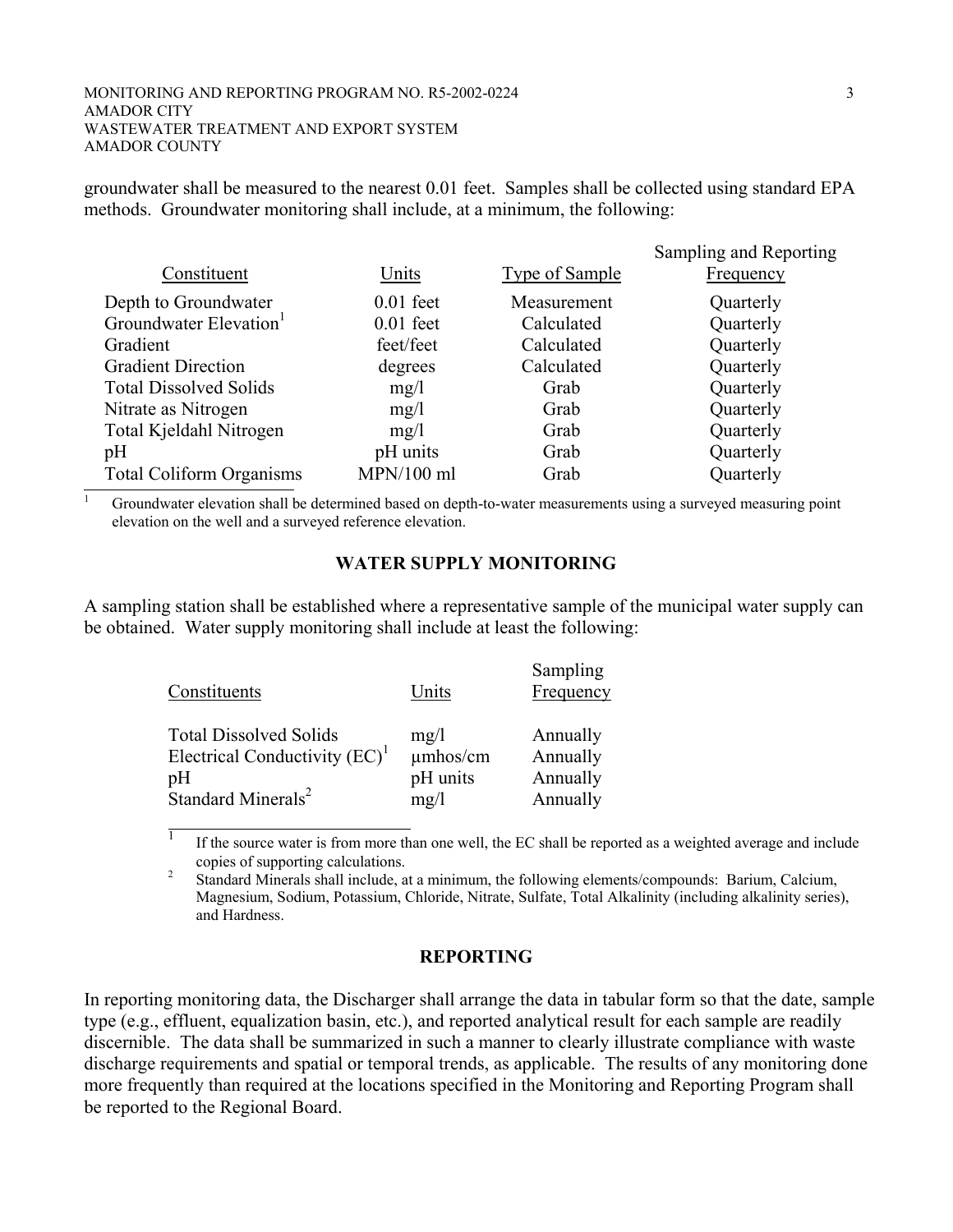## **A. Monthly Monitoring Reports**

Daily, weekly, and monthly monitoring data shall be reported in monthly monitoring reports. Monthly reports shall be submitted to the Regional Board on the **1st day of the second month following sampling** (i.e. the January Report is due by 1 March). At a minimum, the reports shall include:

- 1. Results of collection system, influent, effluent, and equalization basin monitoring;
- 2. A comparison of monitoring data to the discharge specifications and an explanation of any violation of those requirements. Data shall be presented in tabular format;
- 3. If requested by staff, copies of laboratory analytical report(s); and
- 4. A calibration log verifying calibration of all hand-held monitoring instruments and devices used to comply with the prescribed monitoring program.

## **B. Quarterly Monitoring Reports**

The Discharger shall establish a quarterly sampling schedule for groundwater monitoring such that samples are obtained approximately every three months. Quarterly monitoring reports shall be submitted to the Regional Board by the **1st day of the second month after the quarter** (i.e. the January-March quarterly report is due by May  $1<sup>st</sup>$ ) and may be combined with the monthly report. The Quarterly Report shall include the following:

- 1. Results of groundwater monitoring;
- 2. A narrative description of all preparatory, monitoring, sampling, and analytical testing activities for the groundwater monitoring. The narrative shall be sufficiently detailed to verify compliance with the WDR, this MRP, and the Standard Provisions and Reporting Requirements. The narrative shall be supported by field logs for each well documenting depth to groundwater; parameters measured before, during, and after purging; method of purging; calculation of casing volume; and total volume of water purged;
- 3. Calculation of groundwater elevations, an assessment of groundwater flow direction and gradient on the date of measurement, comparison of previous flow direction and gradient data, and discussion of seasonal trends if any;
- 4. A narrative discussion of the analytical results for all groundwater locations monitored including spatial and temporal tends, with reference to summary data tables, graphs, and appended analytical reports (as applicable);
- 5. A comparison of monitoring data to the groundwater limitations and an explanation of any violation of those requirements;
- 6. Summary data tables of historical and current water table elevations and analytical results;
- 7. A scaled map showing relevant structures and features of the facility, the locations of monitoring wells and any other sampling stations, and groundwater elevation contours referenced to mean sea level datum; and
- 8. Copies of laboratory analytical report(s) for groundwater monitoring.